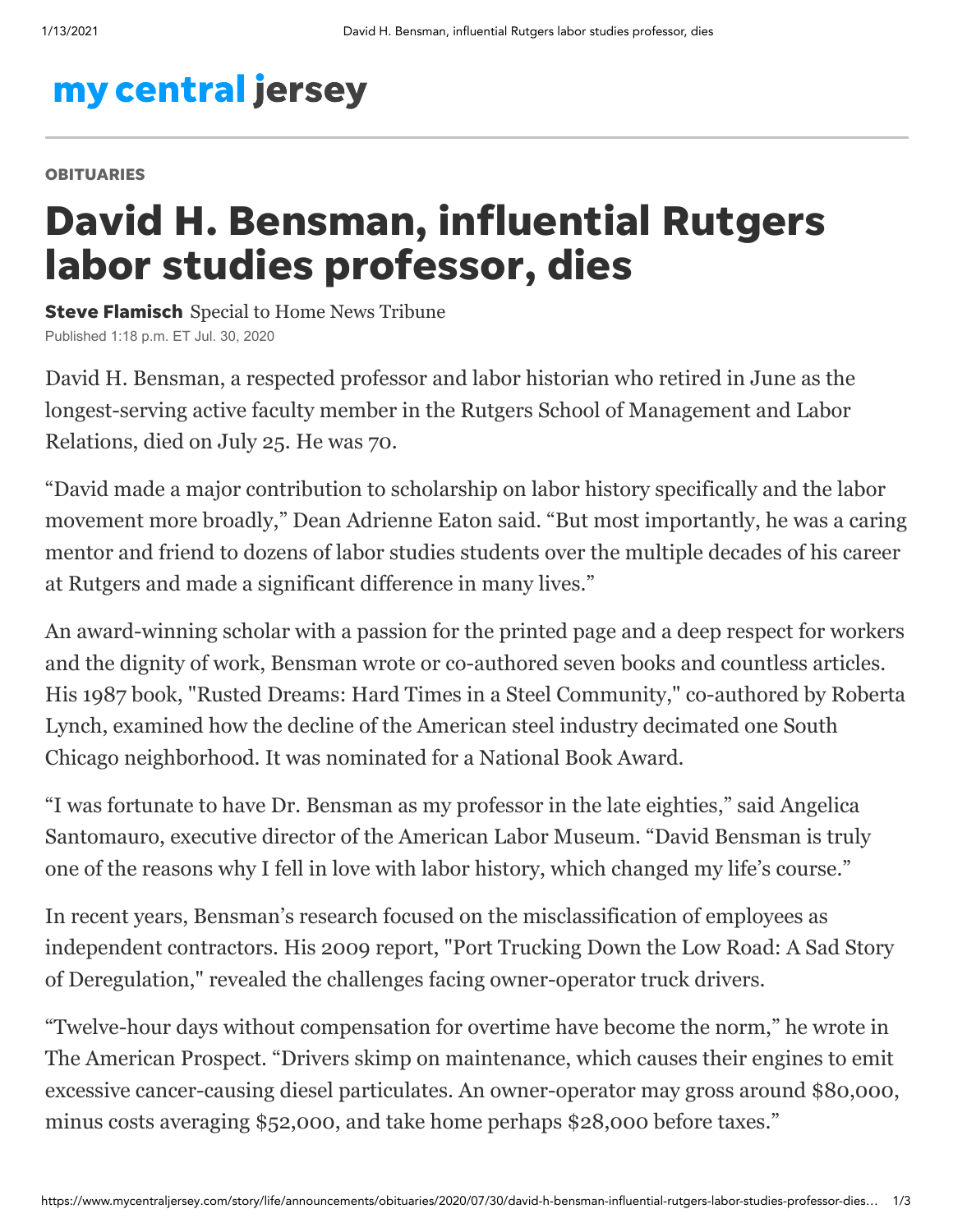Putting his research into action, Bensman helped to organize the Coalition for Healthy Ports, which is fighting to make the ports of New York and New Jersey more sustainable.

But Bensman's greatest contributions may have come in the classroom, where he helped to shape two generations of labor activists, organizers, and scholars. He mentored Analilia Mejia, who went on to serve as executive director of the New Jersey Working Families Alliance and as [national political director](https://www.rutgers.edu/news/white-house-or-bust-rutgers-alumna) for Bernie Sanders' 2020 presidential campaign and now his Senate office.

"He had the most gentle way to push me to do more, to be better, to ask all the questions and do the work," Mejia said. "When I began my career as an organizer, he served as a source of information and counsel and years later, it was always empowering to have him treat me with greater equity; recognizing that I was advancing in my work but still generous enough to continue to teach and counsel."

Susan Bisom-Rapp, a professor at Thomas Jefferson School of Law, described Bensman as "brilliant, passionate, warm, and very kind." She recalled the last conference they attended together, in 2016.

"I was struck by how much time David took to speak with the young scholars who were present," Bisom-Rapp said. "He was encouraging about their work, interested in everything they had to say. This is the hallmark of a true scholarly mentor."

David Harlan Bensman was born in Syracuse, New York in 1949 and grew up in Great Neck. He completed his undergraduate work at the University of Chicago, where he helped to recruit the Rev. Jesse Jackson to give a speech in the late 1960s.

He earned a doctorate in history at Columbia University in 1977 and joined the Rutgers faculty the following year. He served as professor, chair, and director of the department's labor studies programs during his 42 years of service. He retired on June 30.

Bensman is survived by his wife of 35 years, Josephine; a son, Joseph; three step-children, Jessie, Jean, and José; and two sisters, Rhea and Miriam.

Many of his writings are even more relevant today than when they left his fingertips, as the COVID-19 pandemic has brought workers' struggles into stark relief. [He summed up](https://prospect.org/power/workers-edge/) labor's challenge in 2014.

"Workers find themselves in an ill-defined borderland, a grey zone, where confusion reigns, standards are shifting, decreasing or disappearing, and abuse is rampant," Bensman wrote.

https://www.mycentraljersey.com/story/life/announcements/obituaries/2020/07/30/david-h-bensman-influential-rutgers-labor-studies-professor-dies… 2/3